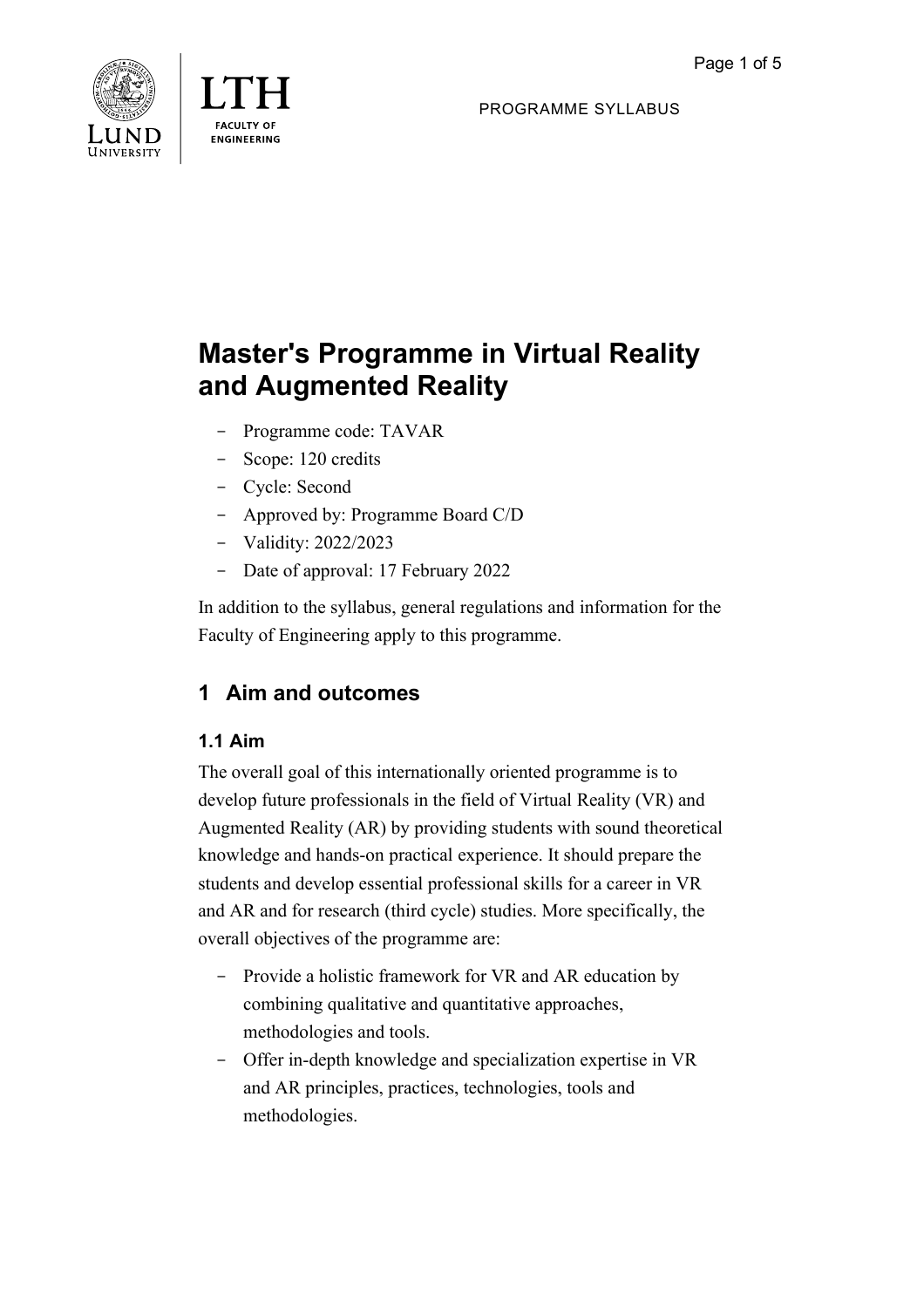- Establish high relevance to VR and AR practice by providing frameworks, tools and methods that are applied to real-life practitioners' problems and issues, supporting a role as future change agent.
- Provide a framework for students to develop subject-specific skills e.g. using new technologies such as real-time raytracing, machine learning and eye-tracking.
- Provide a framework for students to develop transferable professional and research skills.

#### **1.2 Outcomes for a Degree of Master of Science (120 credits)**

(Higher Education Ordinance 1993:100)

#### **Knowledge and understanding**

For a Degree of Master of Science (120 credits) the student shall

- demonstrate knowledge and understanding in the main field of study, including both broad knowledge of the field and a considerable degree of specialised knowledge in certain areas of the field as well as insight into current research and development work, and
- demonstrate specialised methodological knowledge in the main field of study.

#### **Competence and skills**

For a Degree of Master of Science (120 credits) the student shall

- demonstrate the ability to critically and systematically integrate knowledge and analyse, assess and deal with complex phenomena, issues and situations even with limited information
- demonstrate the ability to identify and formulate issues critically, autonomously and creatively as well as to plan and, using appropriate methods, undertake advanced tasks within predetermined time frames and so contribute to the formation of knowledge as well as the ability to evaluate this work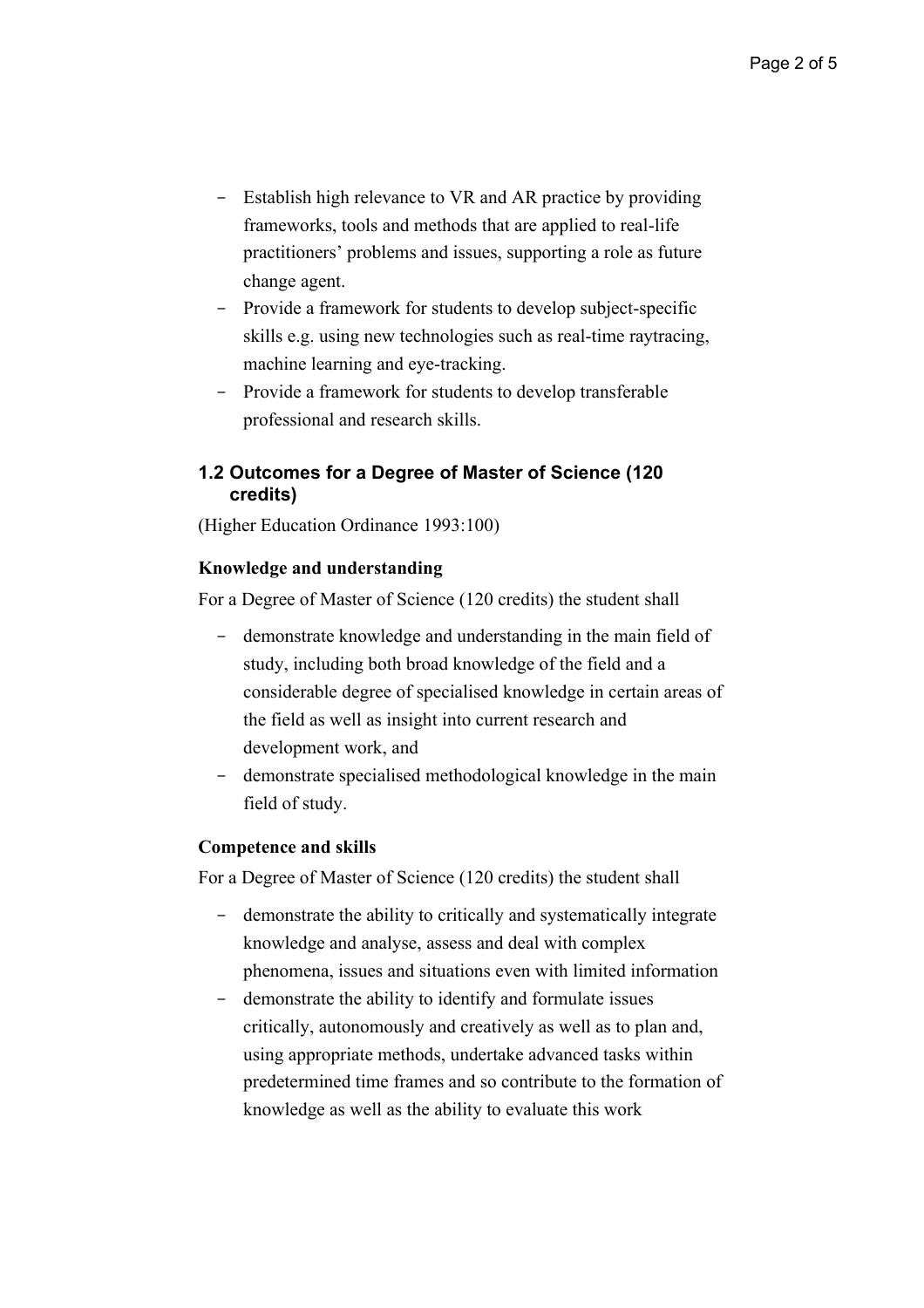- demonstrate the ability in speech and writing both nationally and internationally to report clearly and discuss his or her conclusions and the knowledge and arguments on which they are based in dialogue with different audiences, and
- demonstrate the skills required for participation in research and development work or autonomous employment in some other qualified capacity.

#### **Judgement and approach**

For a Degree of Master of Science (120 credits) the student shall

- demonstrate the ability to make assessments in the main field of study informed by relevant disciplinary, social and ethical issues and also to demonstrate awareness of ethical aspects of research and development work
- demonstrate insight into the possibilities and limitations of research, its role in society and the responsibility of the individual for how it is used, and
- demonstrate the ability to identify the personal need for further knowledge and take responsibility for his or her ongoing learning.

#### **1.3 Specific outcomes for a Degree of Master of Science (120 credits)**

#### **Knowledge and understanding**

For a Degree of Master of Science (120 credits) within the field of VR and AR students shall

- demonstrate broad understanding and intuition for the whole process of generating artificial stimuli and delivering them to the senses of a human user.
- have methodological knowledge of how to design VR and AR systems based on the needs, wishes, limitations and abilities of a particular set of users for a particular set of tasks.
- demonstrate specialized knowledge in enabling technologies for VR and AR e.g. computer graphics and imaging technology.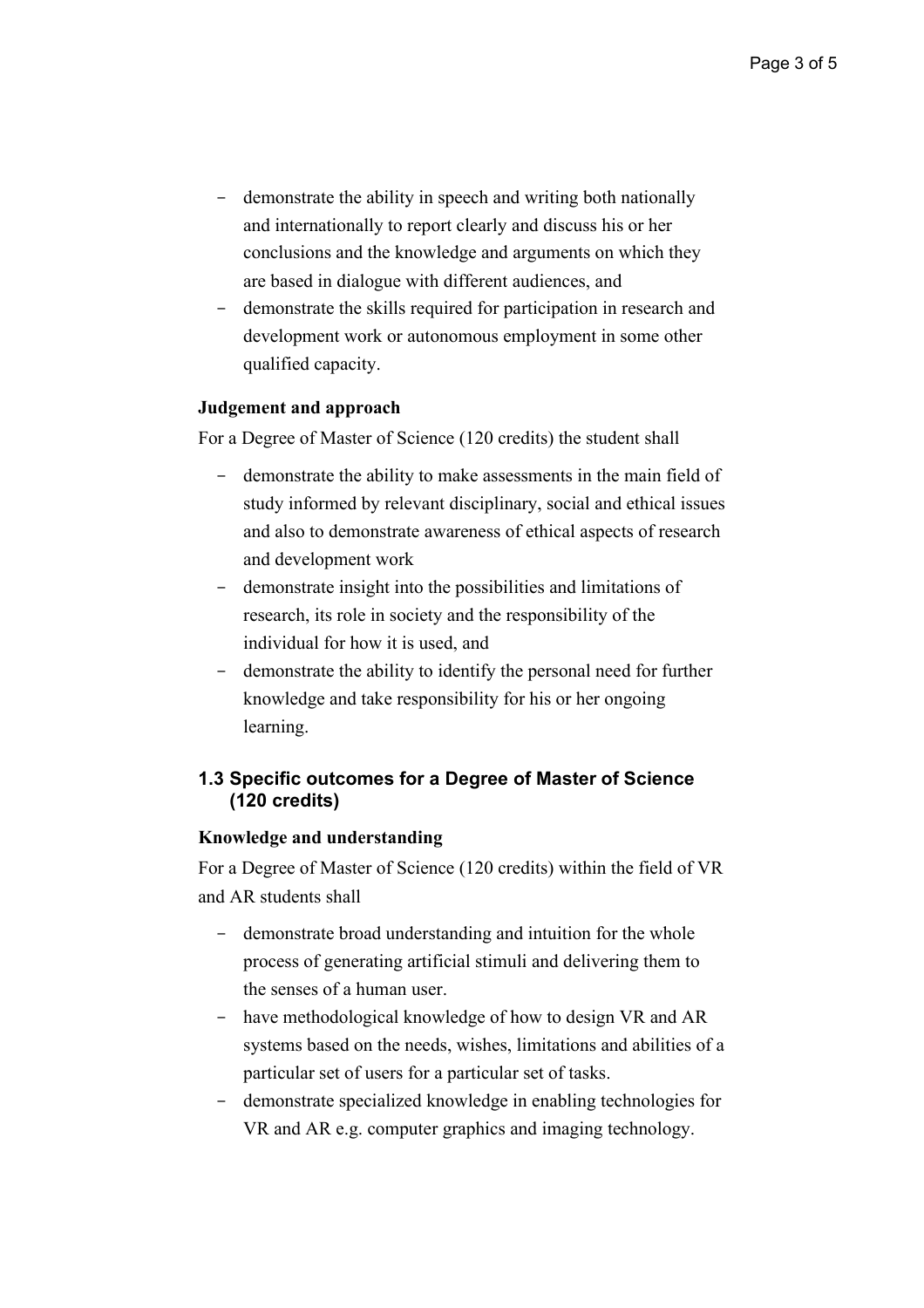#### **Competence and skills**

For a Degree of Master of Science (120 credits) within the field of VR and AR students shall be able to

- use tools, guidelines and methods for designing, implementing and evaluating VR and AR systems.
- demonstrate the ability to communicate with a broad range of disciplines e.g. computer graphics, software development, UX design, human factors and 3D modelling.
- follow and participate in research and development related to VR and AR.

#### **Judgement and approach**

For a Degree of Master of Science (120 credits) within the field of VR and AR students shall be able to

- demonstrate the ability to professionally reflect on the potential ethical issues with immersing the human senses in highly realistic artificial stimuli, for the individual and for society at large.
- appreciate the merits of collaborating with practitioners and solving problems with VR and AR that are relevant to industry and society at large.

#### **1.4 Further studies**

On completion of the second-cycle degree, students have basic eligibility for third-cycle studies.

### **2 Programme structure**

The programme is based on a compulsory block of courses intended to provide deep and broad knowledge required for understanding how VR and AR systems work. The block begins with courses that give a solid foundation in computer graphics, imaging technology and interaction design and then continues with courses focused on VR and AR. The programme is concluded by a degree project worth 30 credits.